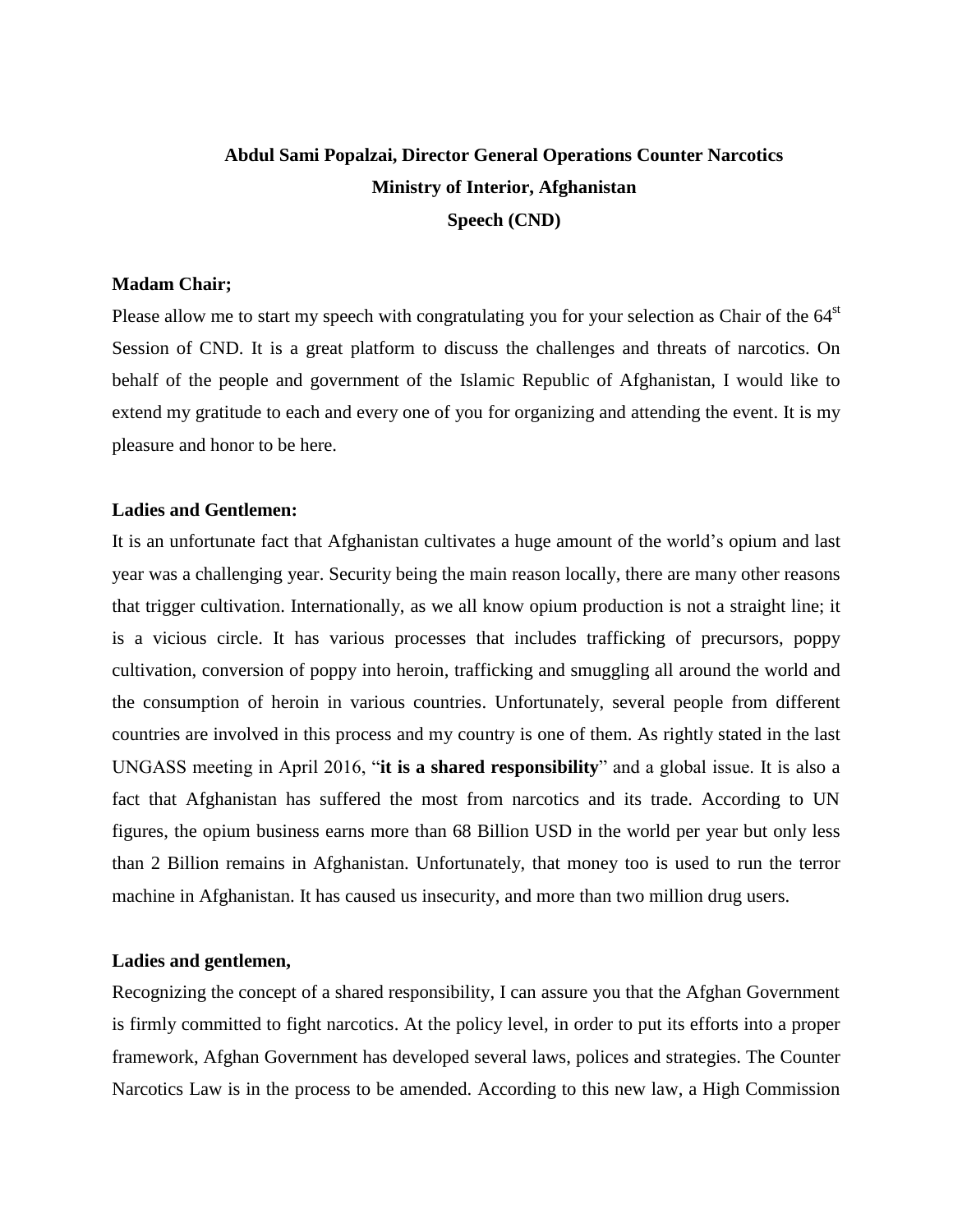will be established and chaired by H.E the President to oversee the entire fight against narcotics. This is a sincere effort of the Afghan Government to bring the fight to the highest level possible. In addition, efforts to address narcotics within the country are included in the Afghanistan National Peace and Development Framework through the endorsement of the National Drug Action Plan.

More importantly, my Government's efforts extend beyond the rhetoric of policy and legislation. During the last year, Afghanistan's focus on law enforcement led to the arrest of 3527 traffickers and seizure of 338.944 tons of narcotics- the highest so far as a result of 2995 operations. There are foreigners and international traffickers in these arrests. Let me remind you that this is the highest number of arrests and operations compared to any other country in the region. Surgical airstrikes were conducted to destroy heroin storages and labs. Our grip on precursors were so tight that the price of a liter of precursor went up to thousands of Dollars while it was a couple of Dollars outside.

#### **Madam Chair**

We all know that we cannot tackle this phenomenon alone. Afghanistan has approached its neighbors, region and the globe as well which is rightly described as "three tier approach". Afghanistan is willing to take the lead in these efforts and has already reached out to its neighboring countries to reach a consensus on a regional strategy. We conducted bi-lateral and multi-lateral meetings as well. Furthermore, Afghanistan with the help of UNODC is preparing to host the TI meeting in Kabul.

The idea is strengthen cooperation and work for a comprehensive approach and program. It is a good start but we need to build on this and establish regional cooperation in real terms. We were also very successful with conducting several Control delivery operation which led to seizure of drugs, Cash and arrest of several members of the network as well as seizure of precursors and giving information to other countries for their origin. This was one of the successful regional and international endeavors that Afghanistan mostly initiated.

Besides the achievements mentioned, we do have several problems which sometimes hinder us from success. Insecurity, shortages of funds for counter narcotics, and lack of regional cooperation are some that I can mention here.